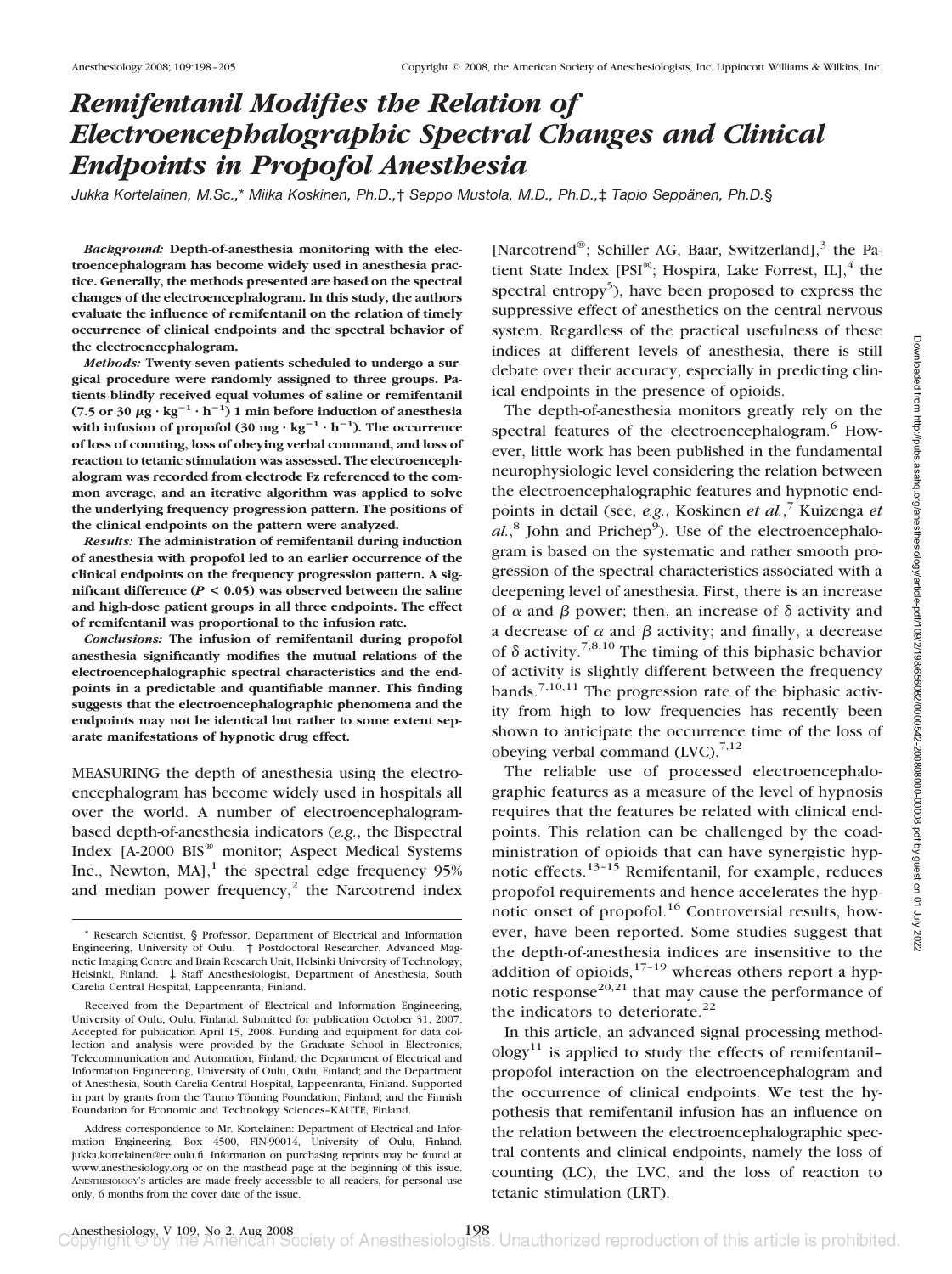**Table 1. Demographic Data**

|                                |                           | All $(n = 27)$ R0 $(n = 9)$ R1 $(n = 9)$ R2 $(n = 9)$                 |                             |     |
|--------------------------------|---------------------------|-----------------------------------------------------------------------|-----------------------------|-----|
| Age, yr                        | $72.1 + 13$               | $38 \pm 10.2$ $37 \pm 11.7$ $36 \pm 7.8$ $42 \pm 10.7$<br>$72.9 + 14$ | $70.4 \pm 12$ $73.1 \pm 15$ |     |
| Weight, kg<br>Height, cm       | $171 \pm 10$ $173 \pm 13$ |                                                                       | $170 \pm 9$ $171 \pm 9$     |     |
| ASA physical<br>status I/II, n | 23/4                      | 8/1                                                                   | 7/2                         | 8/1 |

Data are displayed as mean  $\pm$  SD or observed frequency. ASA - American Society of Anesthesiologists.

## **Materials and Methods**

## *Clinical Protocol*

The study was approved by the institutional Ethics Committee of South Carelia Central Hospital, Lappeenranta, Finland. Twenty-seven patients (table 1) scheduled to undergo an elective surgical operation gave informed written consent to participate. Patients with cardiovascular or neurologic diseases, diabetes, or a body mass index greater than  $30 \text{ kg/m}^2$  and patients taking central nervous system affecting drugs were excluded. Patients were randomly allocated by selection of sealed envelopes to one of three groups (nine each): saline (R0), low-dose remifentanil (R1), and high-dose remifentanil (R2). The study nurse picked up the envelope and prepared the mixture of the "study drug." Patients and the investigating anesthetist (S.M.) were blinded to the identity of the liquid.

The anesthesia monitoring consisted of the electrocardiogram, noninvasive blood pressure, heart rate, endtidal carbon dioxide, peripheral oxygen saturation, trainof-four, and one-channel electroencephalogram. All of these data were collected using an S/5 monitor (GE Healthcare Finland Oy, Helsinki, Finland). In addition, the electroencephalogram was recorded with an Embla polygraphic recorder (Medcare, Reykjavik, Iceland). The recorder used a sampling rate of 200 Hz and filtered the signals with a band-pass filter of 0.5–90 Hz. The recorder was attached to a laptop computer for on-line monitoring and data storing. The recording was started before the induction of anesthesia and continued for a period covering at least up to 5 min after the tracheal intubation. Although the electroencephalogram was acquired from 17 electrode positions (according to the international  $10/20$  system<sup>23</sup>), only the electrode montage Fz, referenced to the common average, was used in the analysis. The montage was formed off-line using unipolar recordings. The data of one patient from the R1 group were discarded because of technical problems during the recording.

The patients were premedicated with 0.1 mg/kg oral diazepam 1 h before the induction of anesthesia. At the beginning of the study, all patients received a 0.05-ml/kg bolus and, immediately after that, a 1.5-ml  $\cdot$  kg<sup>-1</sup>  $\cdot$  h<sup>-1</sup> infusion of the "study drug" *via* a syringe pump (Braun perfusor fm; Braun Melsungen, Germany). In the R0

group, the "study drug" was physiologic saline, whereas in the R1 and R2 groups, it was dilution of remifentanil with concentrations of 5 and 20  $\mu$ g · ml<sup>-1</sup>, respectively. Therefore, the administration of remifentanil was 7.5  $\mu$ g ·  $kg^{-1} \cdot h^{-1}$  in the R1 group and 30  $\mu$ g · kg<sup>-1</sup> · h<sup>-1</sup> in the R2 group. Anesthesia was induced by intravenous infusion of propofol *via* syringe pump at a rate of 30 mg ·  $kg^{-1} \cdot h^{-1}$  1 min after the start of the infusion of the "study drug." From induction onward, lung ventilation was assisted manually *via* facemask with 100% oxygen. When the onset of burst suppression pattern was detected from the electroencephalographic channel of the S/5 monitor, the infusion rate of propofol was decreased to 18 mg  $\cdot$  kg<sup>-1</sup>  $\cdot$  h<sup>-1</sup>, and rocuronium (0.6 mg/kg) was given to facilitate tracheal intubation. After the tracheal intubation, patients' lungs were ventilated with 30% oxygen in air. The anesthesia was continued with infusion of propofol (18 mg  $\cdot$  kg<sup>-1</sup>  $\cdot$  h<sup>-1</sup>), and the "study drug"  $(1.5 \text{ ml} \cdot \text{kg}^{-1} \cdot \text{h}^{-1})$  for at least 5 min and thereafter at the discretion of the anesthetist.

During the induction of anesthesia, three endpoints were assessed: LC, LVC, and LRT. LC was assessed by asking the patient to count continuously from start of the infusion of propofol. After LC, LVC was received by asking the patient at 15-s intervals to squeeze the anesthetist's hand. The verbal commands were given by the same investigator (S.M.) for all patients. For LRT, the time at which purposeful somatic movement ceased as a reaction to transcutaneous constant current tetanic stimulation was determined by the anesthesiologist (S.M.). This was performed with tetanic stimulations at 30-s intervals given after LVC. Stimulations consisted of 3-s bursts of 50 Hz and 60 mA applied *via* self-adhesive electrodes to the ulnar nerve at the wrist.

#### *Electroencephalographic Analysis*

The detailed signal analysis methods applied to the recorded electroencephalogram are described in the appendix and more thoroughly in our previous work.<sup>11</sup> Generally, the amplitude trend time series representing the electroencephalographic activity in eight different passbands were calculated. The amplitude trends of all patients are presented in figure 1A. The frequency progression time varies between patients due to the interindividual response to the anesthetic agent, and hence the underlying phenomenon is not very obvious. The amplitude trends are therefore aligned by time scaling to follow a consistent frequency progression pattern (FPP). In time alignment, all eight of the patient's amplitude trends (*e.g.*, signals in different passbands) are used simultaneously to find the single optimal time scale. The time-aligned amplitude trends are given in figure 1B. The proper time scaling has clustered the curves and revealed the unique characteristics of the amplitude trends in the different frequency bands. In figure 1C, the average FPP calculated from the aligned amplitude trends is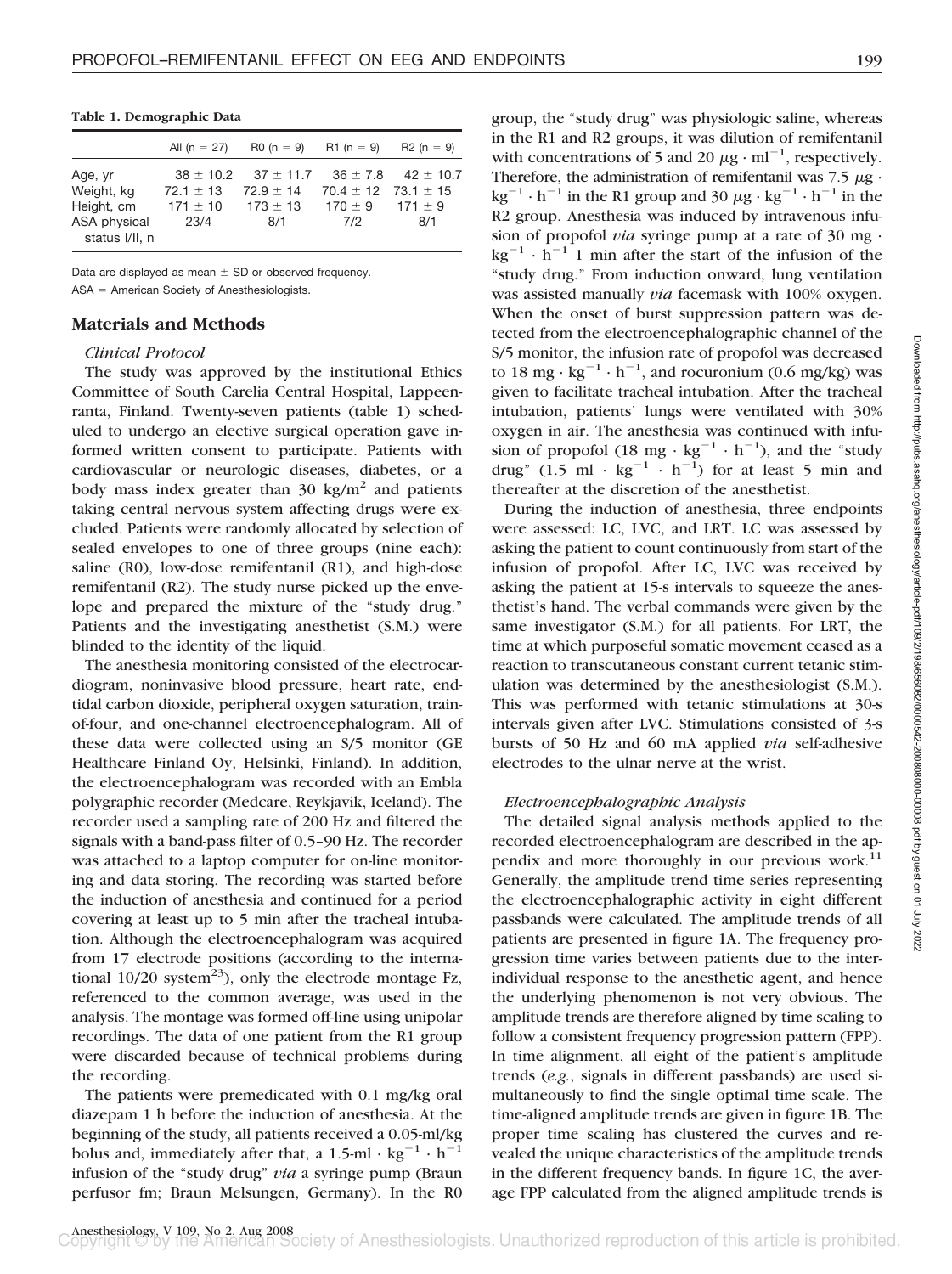

**Fig. 1. (***A***) The amplitude trends of the 26 patients. The traces are from the start of the infusion to the onset of burst suppression pattern. The scale is in arbitrary units (A.U.). (***B***) The same traces as in** *A* **now aligned in time to follow a consistent frequency progression pattern. The trends are presented in** *r* **scale (see text for explanation). (***C***) The average frequency progression patterns calculated from all aligned amplitude trends (***solid line***) and from the amplitude trends of different groups (***dotted lines***).**

illustrated. The FPPs calculated from the aligned amplitude trends of different groups (R0, R1, and R2) are given as well.

The time alignment results in a different time scale for each patient, and therefore the trends can not be given as a function of time in figures 1B and C. Instead, they are presented in *r* scale (see Koskinen *et al.*<sup>7</sup> ), in which the value 0 represents the start of induction and 1 represents the instant of the LVC. Because the time alignment results in a unique position of LVC on the FPP for each patient, the median of the R0 group (no remifentanil) LVC points was set to represent the *r* value 1. The *r* scale can therefore be considered as a representation of the phase of the FPP, and  $r = 1$  stands for the position in which the LVC occurs without coadministration of opioids.

#### *Statistical Analysis*

The group differences in the positions of the clinical endpoints on the FPP, *i.e.*, the *r* scale values at different endpoints, were determined using statistical tests. Because of a rather small sample size, data were not assumed to follow normal distribution (confirmed by the Lilliefors variant of the Kolmogorov-Smirnov test). The comparison was performed with a nonparametric Kruskal-Wallis analysis, with Bonferroni *post hoc* test as necessary. Significance was estimated at  $P \leq 0.05$ . Furthermore, the times in which  $r = 1$  was reached were compared between groups using the same statistical methods.

The statistical analysis was performed using SPSS 12.0 software (SPSS Inc., Chicago, IL).

#### **Results**

## *Relation of Endpoint Distributions and Frequency Progression Pattern*

The positions of clinical endpoints on the FPP are illustrated in figures 2 and 3. In figure 2, the endpoints of all patients on one trace (0.5- to 28-Hz band) of the FPP are given. The distributions of the positions are elucidated with density functions. In figure 3, the positions of the medians of endpoints are presented using traces of all eight passbands. The *r* scale values at different endpoints are illustrated in figure 4. The median *r* scale values at LC for the R0, R1, and R2 groups are 0.80, 0.71, and 0.51, respectively. The respective values at LVC are 1.00, 0.91, and 0.72, and those at LRT are 1.94, 1.17, and 0.85. The results show that remifentanil leads to the earlier occurrence of endpoints on the FPP, *i.e.*, decreases the *r* scale value at different endpoints. The influence of remifentanil is proportional to the infusion rate, which is illustrated in figure 5. In the case of LRT, the decrease of *r* scale values seems to be logarithmic, *i.e.*, rapid with low infusion rates. The *r* scale values at LC and LVC decrease also when the remifentanil infusion rate increases. The decrease in these endpoints seems to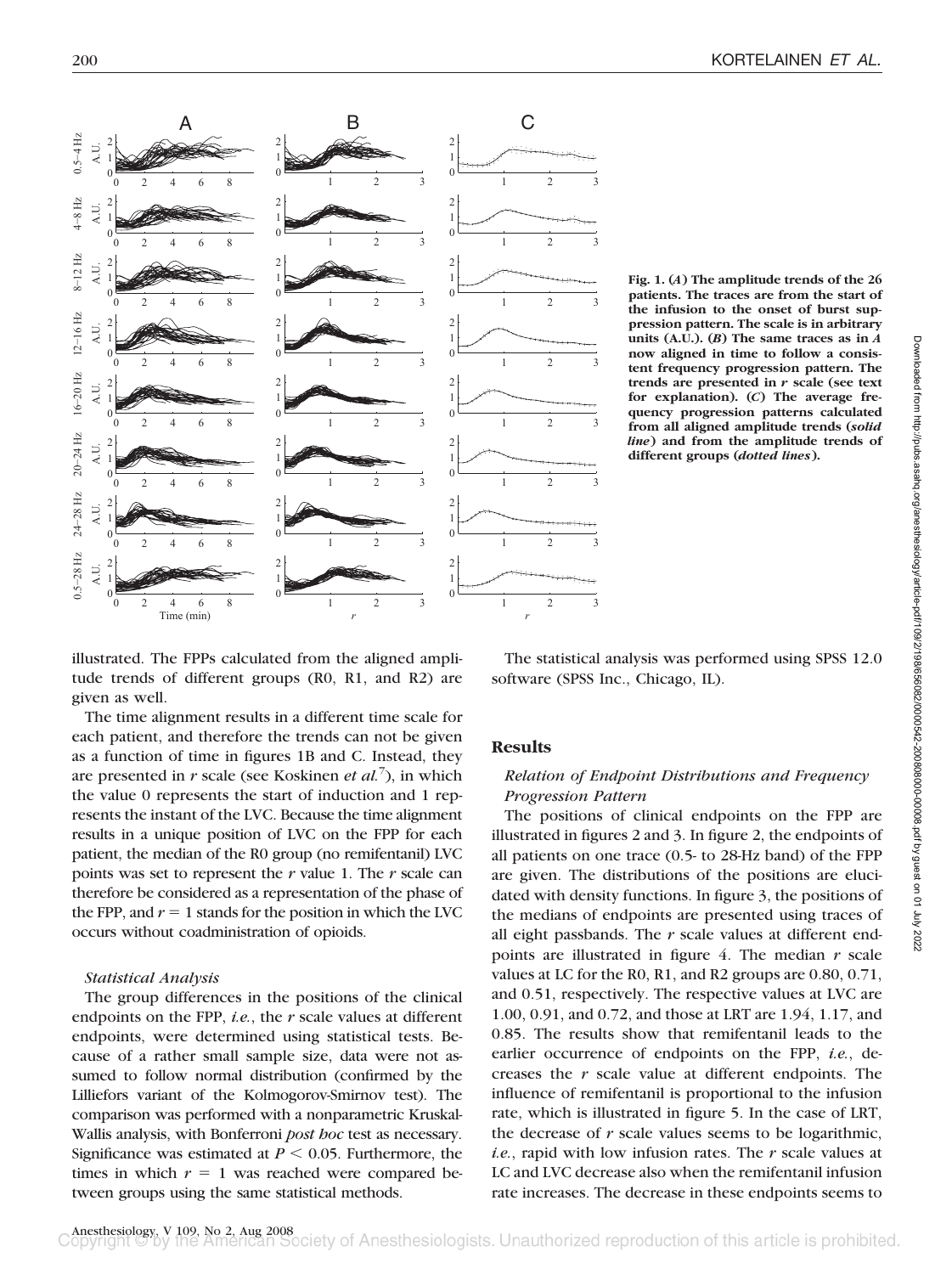



be more or less linearly proportional to the remifentanil infusion rate, however.

## *Statistical Differences between Remifentanil Groups*

The *r* scale values of different endpoints were compared between the groups, and the results are presented in table 2. With the Kruskal-Wallis analysis and Bonferroni *post hoc* test, statistical significance was found only in LRT when the R0 and R1 groups were compared. However, when the R0 and R2 groups were compared, statistical significance was found in all three endpoints.

The effect of remifentanil on the frequency progression phenomenon was examined by analyzing the frequency progression times in different groups. For this, the times from the start of the propofol infusion to  $r =$ 1 were used (fig. 6). The median times of the R0, R1, and R2 groups at the  $r = 1$  point were 2.99, 3.06, and 2.82 min, respectively. No statistically significant difference was found between the groups (table 3). This suggests that remifentanil does not affect significantly the frequency progression time.

## **Discussion**

The effect of remifentanil on the relation of the clinical endpoints and the spectral changes of the electroen-

**Fig. 3. The positions of the medians of clinical endpoints (loss of counting [LC], loss of obeying verbal command [LVC], and loss of reaction to tetanic stimulation [LRT]) on the frequency progression pattern for patient groups R0 (** $\circ$ **), R1 (** $\sqcap$ **), and R2 (**-**). The scale is in arbitrary units (A.U.).**

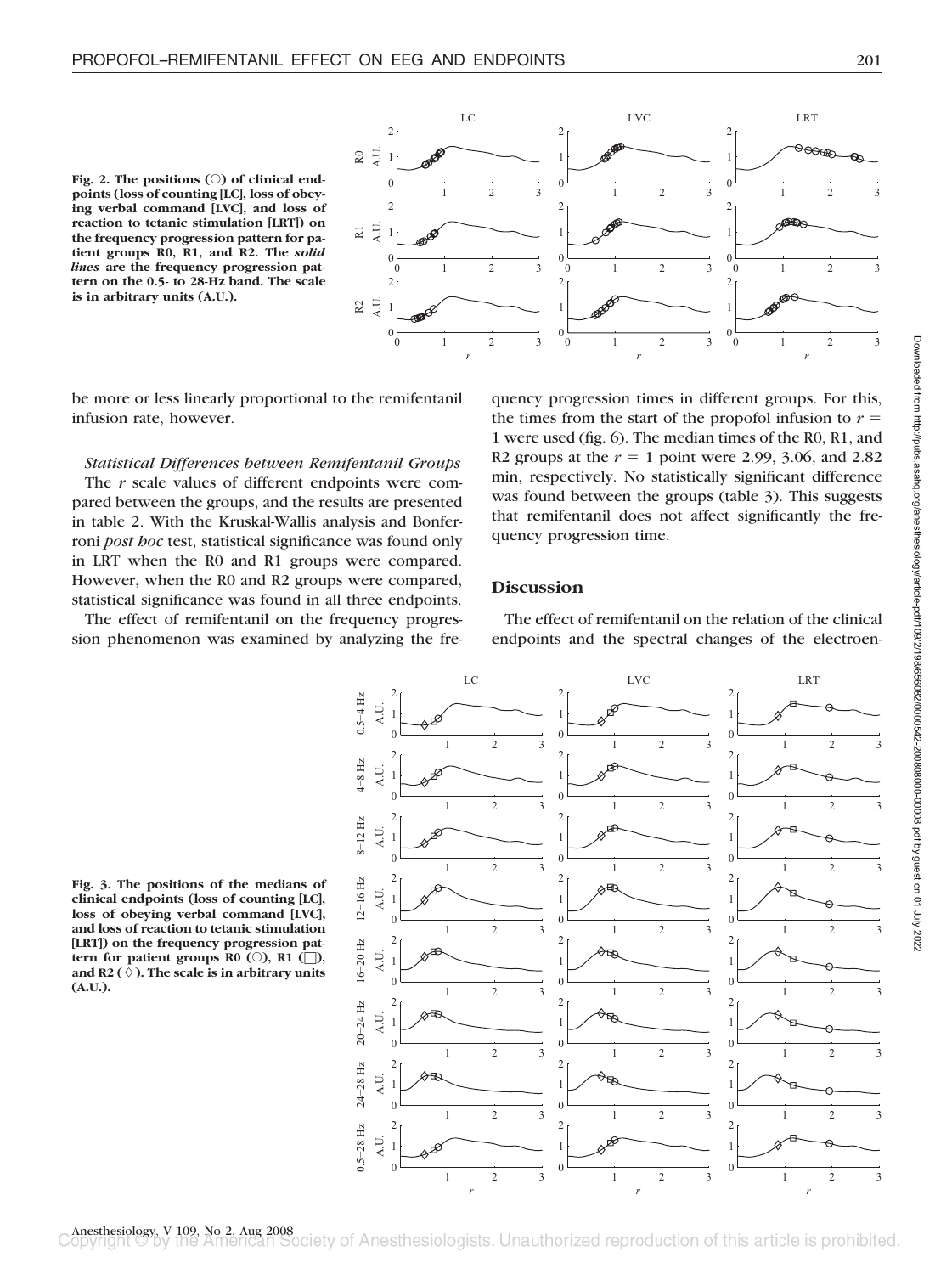

**Fig. 4. The** *r* **scale values at different endpoints (loss of counting [LC], loss of obeying verbal command [LVC], and loss of reaction to tetanic stimulation [LRT]) for patient groups R0, R1, and R2. The five** *horizontal lines* **in each box plot show the 0th, 25th, 50th, 75th, and 100th percentiles.**

cephalogram in propofol-induced anesthesia was studied. The results show that the infusion of remifentanil influences the mutual relations of the electroencephalographic spectral characteristics and the endpoints studied in a predictable and quantifiable manner. The LRT occurred 55% earlier (*r* decreased from 2.01 to 0.91) in the high-dose remifentanil group (R2) than in the saline group (R0). The corresponding values for LVC and LC were 21% and 29%, respectively. This finding suggests that the electroencephalographic phenomena and the endpoints may not be identical but rather to some extent separate manifestations of hypnotic drug effect. However, more studies with a larger data size are required to verify this conclusion.

In the development of monitors, the finding has some importance. Previously, it has been recognized that somatic and hemodynamic reflex responses, such as LRT in this work, are controlled below the level of the cortex in the central nervous system and thus are not directly related to the level of consciousness  $(e.g., Rampi)<sup>2</sup> Glass$ *et al.*24). Cortical and subcortical measures, such as the electroencephalogram, however, have been assumed to reflect the hypnotic effect, consciousness, memory, or other cortex-related neural functions.<sup>2,9,25</sup> The typical procedure in the development of monitors is to correlate the processed electroencephalographic features with some manual scoring system, such as the Observer's Assessment of Alertness and Sedation scale. The results of this work suggest that a clear distinction should be made between the hypnotic effects on the electroencephalogram and on clinical endpoints. Therefore, the control variables used in depth-of-anesthesia monitors must be selected carefully.

Recently, a number of indices and electroencephalographic measures have been introduced for depth-ofanesthesia monitoring. Basically, they all rely on a major part on the spectral features of electroencephalogram and use the shift of activity from high frequencies to low frequencies as a measure of anesthetic action.<sup>6</sup> The differences mainly concern the details of how this is achieved and how, for example, various artifacts are handled. The research has mainly concentrated on the comparison of different measures in various clinical applications. Because of different measurement conditions and used parameter values, for example, it is often difficult to compare the results of different studies. The results have also sometimes been controversial. For instance, the studies on the influence of remifentanil on electroencephalogram-based depth-of-anesthesia measures show contradictory results, as pointed out in the introduction.

The purpose of this study was to examine in a quantitative manner the uncertainties and inaccuracies of electroencephalogram-based depth-of-anesthesia monitoring related to coadministration of propofol and remifentanil. The problem is approached from a neuroscientific perspective, and therefore the electroencephalographic phenomenon is studied directly, not through indexes, such as  $BIS^{\circledast}$  or  $PSI^{\circledast}$ . Our purpose was to show the effect of remifentanil on the relation of clinical endpoints and electroencephalographic spectral behavior at a fundamental level. This way, the results are basically applicable to all depth-of-anesthesia measures that are based on spectral changes of the electroencephalogram. The electroencephalographic spectral behavior during induction of anesthesia is described using the FPP, *i.e.*, the activity in eight different passbands. The results we found using the fundamental electroencephalographic activity support the studies performed using indexes. For example, Struys *et al.*<sup>26</sup> found that loss of response



**Fig. 5. The** *r* **scale values at different endpoints as a function of remifentanil infusion rate. The crosses (x) are the** *r* **scale v**alues of patient groups R0 (0  $\mu$ g  $\cdot$  kg $^{-1}$   $\cdot$ **h**<sup>-1</sup>), R1 (7.5  $\mu$ g · kg<sup>-1</sup> · h<sup>-1</sup>), and R2 (30<br> $\mu$ g · kg<sup>-1</sup> · h<sup>-1</sup>). The medians of the **groups are connected using** *dashed lines***.**  $LC = loss of counting; LRT = loss of re$ **action to tetanic stimulation; LVC loss of obeying verbal command.**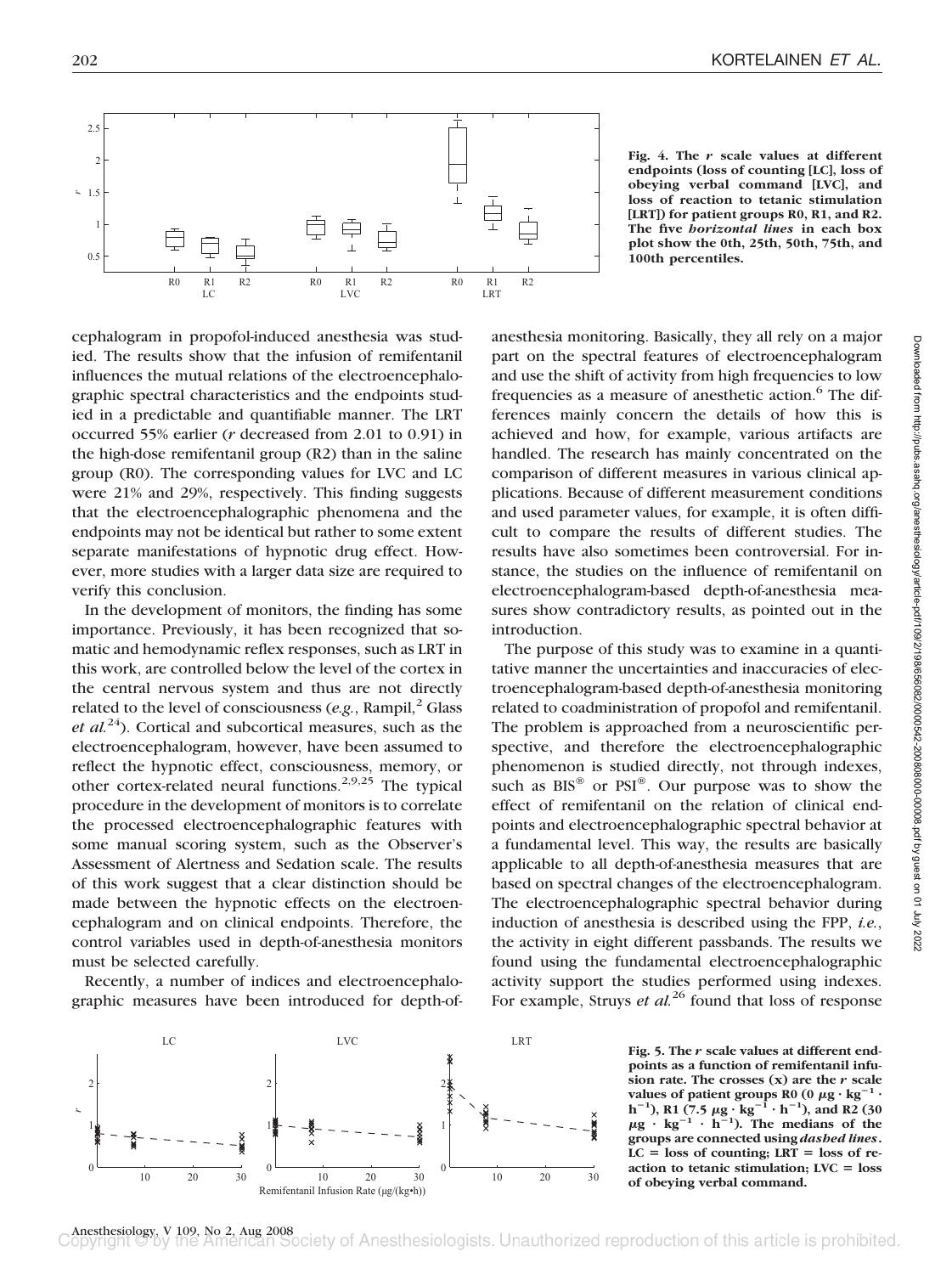**Table 2.** *r* **Scale Values at Different Endpoints**

| Group          | Mean (95% CI)          | Mean Difference (95% CI) | P Value    |
|----------------|------------------------|--------------------------|------------|
| LC             |                        |                          |            |
| R <sub>0</sub> | $0.78$ (0.68 to 0.87)  |                          | $0.006*$   |
| R <sub>1</sub> | 0.67 (0.56 to 0.77)    | $0.11$ (-0.05 to 0.27)   |            |
| R <sub>2</sub> | $0.55(0.45)$ to $0.64$ | 0.23 (0.08 to 0.39)      |            |
| <b>LVC</b>     |                        |                          |            |
| R <sub>0</sub> | 0.96 (0.86 to 1.06)    |                          | $0.026*$   |
| R1             | 0.90 (0.77 to 1.03)    | $0.06$ (-0.12 to 0.24)   |            |
| R <sub>2</sub> | 0.76 (0.64 to 0.87)    | 0.21 (0.03 to 0.38)      |            |
| I RT           |                        |                          |            |
| R <sub>0</sub> | 2.01 (1.65 to 2.36)    |                          | $<$ 0.001+ |
| R1             | 1.18 (1.04 to 1.31)    | 0.85 (0.46 to 1.24)      |            |
| R <sub>2</sub> | 0.91 (0.77 to 1.05)    | 1.10 (0.72 to 1.48)      |            |

Mean difference is calculated compared with R0. *P* values are for Kruskal-Wallis test.

\* Significant difference  $(P < 0.05)$  between the R0 and R2 groups (*post hoc* analysis).  $\uparrow$  Significant difference ( $P < 0.05$ ) between the R0 and R2 groups and the R0 and R1 groups (*post hoc* analysis).

 $Cl =$  confidence interval;  $LC =$  loss of counting; LRT = loss of reaction to tetanic stimulation; LVC = loss of obeying verbal command.

to verbal command and loss of response to eyelash reflex were reached at higher BIS® and A-Line ARX index (Danmeter A/S, Odense, Denmark) values in a dosedependent manner when remifentanil was added in propofol anesthesia.

The frequency range investigated in this study (0.5–28 Hz) covers most of the power of the electroencephalogram, and our previous studies<sup>7,11</sup> show that the described biphasic frequency progression phenomena from high to low frequencies can clearly be seen in the presented subbands. The range was sufficient to show the remifentanil-related shift of endpoints. Higher frequencies include considerable electromyographic artifacts that could have deteriorated the smooth amplitude activity waveforms presented. Further studies are needed to examine the potential of frequencies higher than 28 Hz, however.

The effect of remifentanil on certain electroencephalographic parameters, such as approximate entropy and spectral edge frequency 95%, has been reported. $27$  The uniform behavior of the FPPs of different groups (fig. 1C) shows, however, that in our study remifentanil does not significantly influence the morphology of the FPP. The finding suggests that remifentanil does not affect the



Fig. 6. The times corresponding to  $r = 1$  for patient groups R0, **R1, and R2. The five** *horizontal lines* **in each box plot show the 0th, 25th, 50th, 75th, and 100th percentiles.**

Table 3. Times from Start of Propofol Infusion to  $r = 1$ 

| Group          | Mean (95% CI)                                                     | Mean Difference (95% CI)                         | P Value |
|----------------|-------------------------------------------------------------------|--------------------------------------------------|---------|
| R0<br>R1<br>R2 | 3.32 (2.66 to 3.97)<br>3.30 (2.41 to 4.19)<br>3.05 (2.43 to 3.68) | $0.01$ (-1.13 to 1.16)<br>$0.26$ (-0.85 to 1.37) | 0.677   |
|                |                                                                   |                                                  |         |

Mean difference is calculated compared to R0. *P* value is for Kruskal-Wallis test.

 $CI =$  confidence interval.

electroencephalographic phenomenon related to the induction of anesthesia, or at least that the phenomenon is strongly dominated by propofol. To further study this proposition, the frequency progression times were examined. Because of the performed time alignment, it was necessary to exclude the possibility that remifentanil, although not changing the morphology of the FPP, affects the frequency progression time. The results presented in figure 6 and table 3 showed that the frequency progression times did not vary significantly between the groups. This could be concluded from the lack of statistical significance, but also from the negligible difference in the means of study groups. This strengthens the proposition that the electroencephalographic frequency progression phenomenon related to the induction of propofol anesthesia is independent of the coadministration of remifentanil.

Figures 4 and 5 show that the *r* scale values decrease when remifentanil coadministration is increased. A logarithmic-like decrease of *r* scale values for LRT and a linear-like decrease for LVC and LC were observed. The variation of the R0 group *r* values at LRT seems to be especially large. This finding is supported by the observation that, when only using propofol without opioids, measures from the cerebral cortex, such as  $BIS^{\circledast}$ , are poor predictors for LRT.<sup>28</sup> The variation decreases when remifentanil is coadministered with propofol, which means that LRTs are more concentrated in certain positions of FPP. The variation of *r* values at LVC and LC seems to be more or less equal for different groups. Because in this study only three remifentanil infusion rates were used, the results cannot be reliably generalized to other infusion rates. However, knowledge on how the remifentanil infusion rate affects the relation of electroencephalographic indices and clinical endpoints would be valuable for the anesthetist in clinical practice. Therefore, a model for the effect of remifentanil infusion rate should be developed in the future.

Because of drug synergy, nonresponsiveness appears at much lower concentration of propofol in propofol– opioid anesthesia.15 Therefore, a high dose of opioids associated with a low dose of propofol has become a popular anesthetic technique. It has been suggested that, for example, BIS® should be targeted higher during "opioid-heavy" anesthesia to avoid an unnecessary deep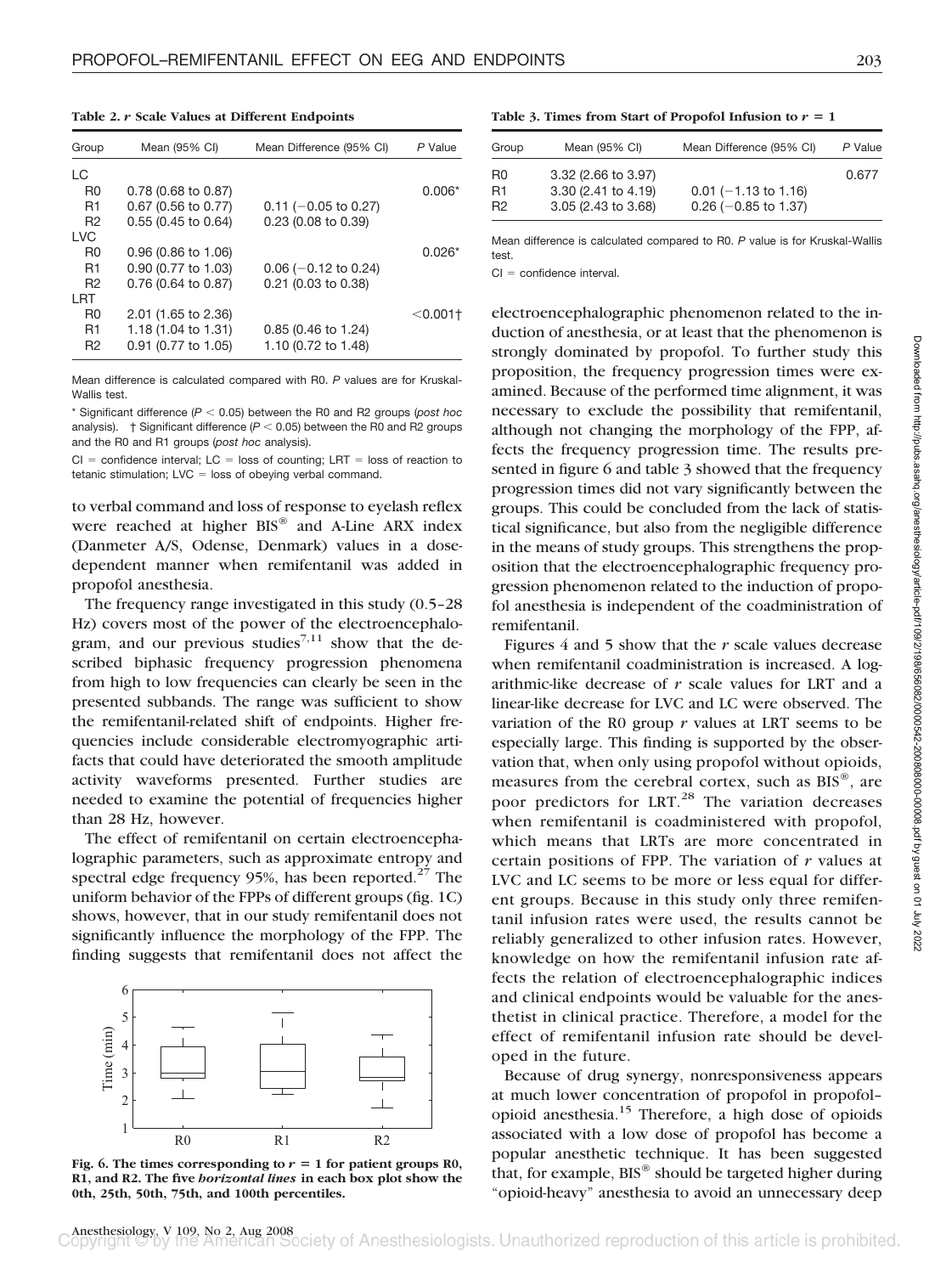anesthetic state.<sup>19</sup> The results of this study support this suggestion by showing that remifentanil contributes to the occurrence of clinical endpoints. However, our results also show that remifentanil does not significantly affect the cortical activity seen in the electroencephalogram during induction of anesthesia. This raises the question whether low doses of propofol and high doses of opioid always guarantee an adequate anesthesia by means of higher cortical functions, such as memory. It has been shown that implicit memory is related to the hypnotic electroencephalographic stage in surgical patients.29 Although the risk of awareness in propofol– remifentanil anesthesia seems to be  $low,30$  this field warrants further investigation. $31$  In this article, only the amount of remifentanil was changed. To further examine this issue, the dosing regimen for propofol should be changed as well.

Some details of the clinical procedure must be taken into account when considering the results of the study. Diazepam premedication probably slightly decreases the propofol dose to attain analgesic and other anesthetic endpoints. Wilder-Smith *et al.*<sup>32</sup> reported a significant decrease in propofol dose to attain analgesic and other anesthetic endpoints after midazolam premedication. Without premedication, higher plasma concentrations of propofol at the analgesic endpoint have been reported.<sup>14</sup> However, in this study, the influence was the same in all groups and did not have significant effect on the expression of electroencephalographic changes. Furthermore, intubation is a significant arousing stimulus and may have an influence on the electroencephalogram. Regardless of this, the effect of intubation and administration of rocuronium on the results are considered to be minor because all of the endpoints were attained before them.

In conclusion, this study shows that coadministration of remifentanil during induction of propofol anesthesia has an effect on the occurrence of clinical endpoints but does not modify the electroencephalographic frequency progression. The mutual relation of the electroencephalographic spectral characteristics and the endpoints is thus affected. The effect is proportional to the dose of the opioids and varies between the endpoints. Because the depth-of-anesthesia indices of today rely greatly on the spectral features of the electroencephalogram, coadministration of opioids with anesthetics may have a negative effect on their reliability.

# **Appendix: Signal Processing Steps Performed in Electroencephalographic Analysis**

The electroencephalographic analysis phases are illustrated in figure 7. First, a finite impulse response (FIR) band-pass filter bank consisting of eight filters was applied to the electroencephalogram of each patient. The passbands were 0.5–4, 4–8, 8–12, 12–16, 16–20, 20–24, and 24–28 Hz, where the limits indicate the 3-dB attenuation points. A passband containing the whole frequency range, *i.e.*, 0.5–28 Hz, was included as well. To correct the delay caused by filtering, a number of samples corresponding to the half of the filter order were ignored from the beginning of the filtered signals.

The amplitude trend time series of the eight signals resulting from the band-pass filtering were calculated next. The signals were first converted to absolute values, *i.e.*, the negative values were multiplied by  $-1$ , after which their amplitude trends were extracted using an in-place growing FIR–median hybrid filter presented by Wichman *et al.*<sup>33</sup> This filtering method was chosen for its ability to remove transient spikes and short variations robustly when the filter length is properly selected. A 1,500-level median operator was used, which means that the filter embedded 3,000 data samples (15-s signal sequence). The loss of data caused by filtering was prevented by padding 1,500 zeros into the beginning and end of the signal before filtering. The trends were further down-sampled to 1 Hz to reduce the number of samples. The down-sampling was preceded by low-pass FIR filtering to avoid aliasing. The signals still contained step-like noise due to the edge-preserving characteristics of in-place growing FIR–median hybrid filtering. To remove this noise, a Savitzky-Golay filter<sup>34</sup> with a polynomial order of 3 and frame size of 101, corresponding to 100-s signal sequence, was applied. This filter was capable of smoothing the signal without modifying its general trend and also retains the samples at the beginning and end. Finally, the filtered signals were normalized by dividing them by their mean value between the start of the infusion and the onset of burst suppression pattern to reduce the interindividual amplitude variation. The eight amplitude trends of all patients, resulting from the aforementioned signal processing steps, are illustrated in figure 1A.

Because of the interindividual variability in response to the anesthetics, the frequency progression is not consistent in time between patients. Therefore, an iterative algorithm was applied to the amplitude trends to estimate the underlying FPP. The algorithm, described in detail in our previous work, $11$  consisted of the following four steps:

- 1. Initialization of the FPP: The eight amplitude trends of one patient are chosen as the initial FPP.
- 2. Amplitude trend alignment: The amplitude trends of all patients are aligned by time scaling to match the FPP. The alignment is based on minimizing the mean squared error between the patient's eight amplitude trends and the FPP. All eight amplitude trends are aligned simultaneously, which results in a single optimal time scale for each patient. Only the signals from start of the infusion to the onset of burst suppression pattern are used in the alignment.
- 3. Determination of the new FPP: The new FPP is determined by calculating the average of the aligned amplitude trends. To gain also the FPP beyond the onset of burst suppression pattern, the new FPP is calculated from the whole amplitude trends.
- 4. Comparison of the consecutive FPPs: The new FPP is compared with the previous one, and if no significant difference is found, the iteration is stopped. Otherwise, the iteration is continued from step 2.



**Fig. 7. The signal processing steps performed in the electroencephalographic analysis. EEG electroencephalogram; FIR finite impulse response; FPP frequency progression pattern; IPG-FMH in-place growing FIR–median hybrid.**